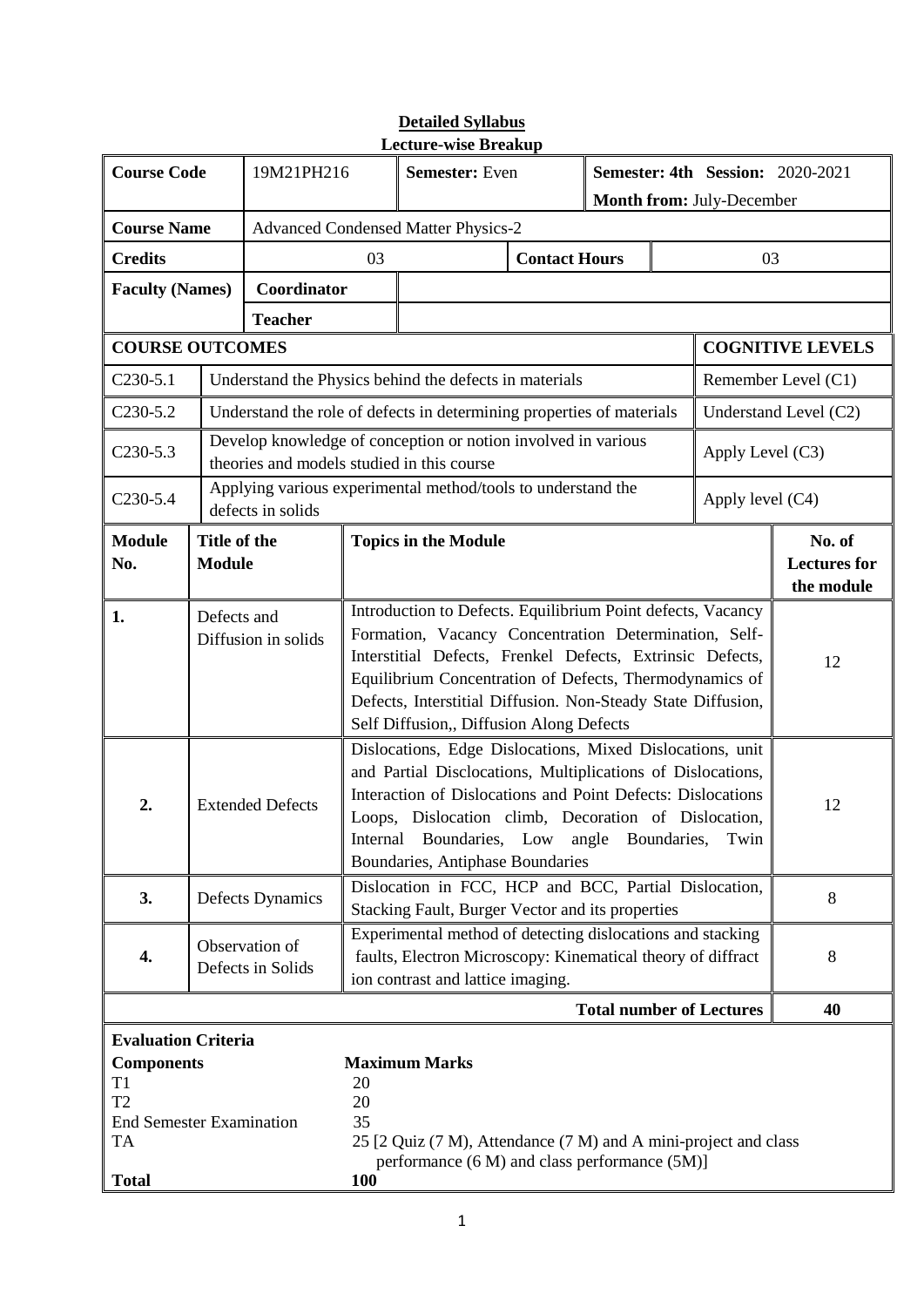| <b>Recommended Reading material:</b> Author(s), Title, Edition, Publisher, Year of Publication etc. (Text books, |  |  |  |  |  |  |  |
|------------------------------------------------------------------------------------------------------------------|--|--|--|--|--|--|--|
| Reference Books, Journals, Reports, Websites etc. in the IEEE format)                                            |  |  |  |  |  |  |  |
| 1. chard J. D. Tilley, "Defects in Solids", John Wiley & Sons, Inc.                                              |  |  |  |  |  |  |  |
| Weertman J. and Weertman J. R. "Elementary Dislocation Theory"                                                   |  |  |  |  |  |  |  |
| Anderson P.M., Hirth J.P., Lothe J., "Theory of Dislocations" 3rd Edition                                        |  |  |  |  |  |  |  |
| Hirsch, P.B., "Electron Microscopy of Thin Crystals"                                                             |  |  |  |  |  |  |  |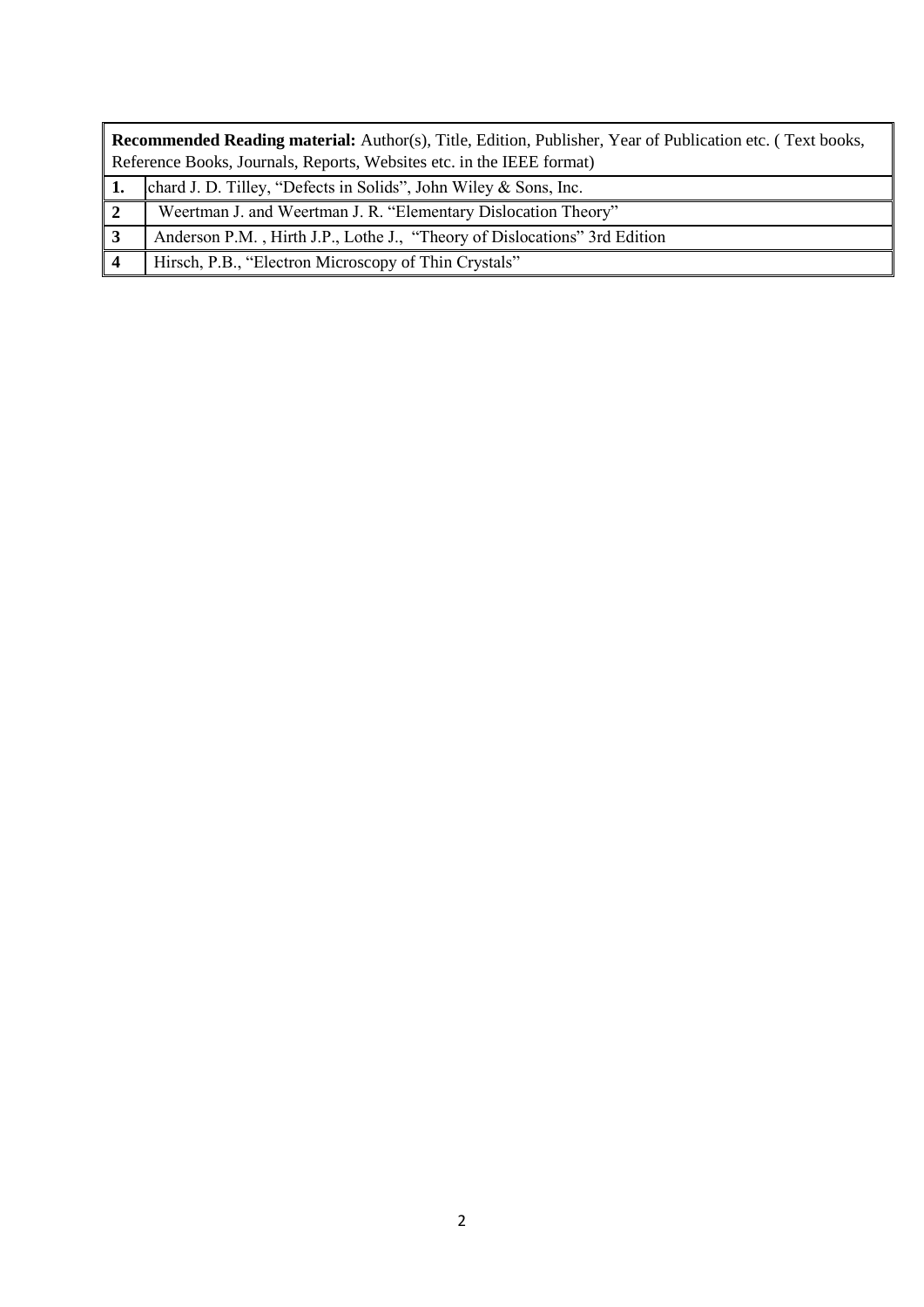| <b>Course Code</b>     | 19M21PH217          | <b>Semester:</b> Even |                      | <b>Semester: IV</b> Session: 2020-2021 |                                    |  |  |  |
|------------------------|---------------------|-----------------------|----------------------|----------------------------------------|------------------------------------|--|--|--|
|                        |                     |                       |                      |                                        | <b>Month from: January to June</b> |  |  |  |
| <b>Course Name</b>     | <b>Fiber Optics</b> |                       |                      |                                        |                                    |  |  |  |
| <b>Credits</b>         |                     |                       | <b>Contact Hours</b> |                                        |                                    |  |  |  |
| <b>Faculty (Names)</b> | Coordinator         | Navneet Kumar Sharma  |                      |                                        |                                    |  |  |  |
|                        |                     |                       |                      |                                        |                                    |  |  |  |
|                        | <b>Teacher</b>      | Navneet Kumar Sharma  |                      |                                        |                                    |  |  |  |

|                  | <b>COURSE OUTCOMES</b>                                                                                                                            | <b>COGNITIVE LEVELS</b> |  |
|------------------|---------------------------------------------------------------------------------------------------------------------------------------------------|-------------------------|--|
| CO1              | Recall optical fiber types, design and basic characteristics;<br>Electromagnetic (modal) analysis of step index multimode fibers                  | Remembering $(C1)$      |  |
| $\overline{CO2}$ | Explain splices, connectors and fiber cable; Loss mechanism in optical<br>fiber; Pulse propagation, dispersion and chirping in single mode fibers | Understanding $(C2)$    |  |
| $\overline{C}$   | Apply concepts of stimulated Raman scattering, stimulated Brillouin<br>Scattering; Self phase modulation and cross phase modulation               | Applying $(C3)$         |  |
| CO <sub>4</sub>  | Analyze optical fiber sensors                                                                                                                     | Analyzing (C4)          |  |

| <b>Module</b><br>No. | Title of the<br><b>Module</b>         | <b>Topics in the Module</b>                                                                                                                                                                                                                                                                                                                                                                                                      | No. of<br><b>Lectures for</b><br>the module |
|----------------------|---------------------------------------|----------------------------------------------------------------------------------------------------------------------------------------------------------------------------------------------------------------------------------------------------------------------------------------------------------------------------------------------------------------------------------------------------------------------------------|---------------------------------------------|
| 1.                   | Science<br>Fiber<br>of<br>Optics      | Introduction and importance of fiber optics technology,<br>Wave propagation in Planer waveguide and cylindrical<br>waveguides, Review of optical fiber types, design,<br>numerical aperture and basic characteristics; Ray analysis<br>of optical fiber, Electromagnetic (modal) analysis of step<br>index multimode fibers, Hybrid and linearly polarized<br>modes, Power confinement and mode cut off, Mode field<br>diameter. | 12                                          |
| 2.                   | Experimental<br>Techniques            | Fiber fabrication and characterization, splices, connectors<br>and fiber cable. Loss mechanism in optical fiber. Pulse<br>propagation, Dispersion and chirping in single mode fibers,<br>Dispersion-compensation mechanism, Dispersion-tailored<br>and dispersion-compensating fibers, Fiber birefringence and<br>polarization mode dispersion, Fiber bandwidth.                                                                 | 12                                          |
| 3.                   | Nonlinear effects in<br>optical fiber | Stimulated<br>stimulated<br><b>Brillouin</b><br>Raman<br>scattering,<br>scattering, self phase modulation, cross phase modulation,<br>optical solitons.                                                                                                                                                                                                                                                                          | 8                                           |
| $\overline{4}$ .     | Fiber based devices                   | Optical fiber sensors: Intensity modulated sensors, Phase<br>modulated sensors, Spectrally modulated sensors, Optical<br>Mach-Zehnder<br>interferometer.<br>Sensor,<br>temperature<br>Photonic crystal fibers.                                                                                                                                                                                                                   | 8                                           |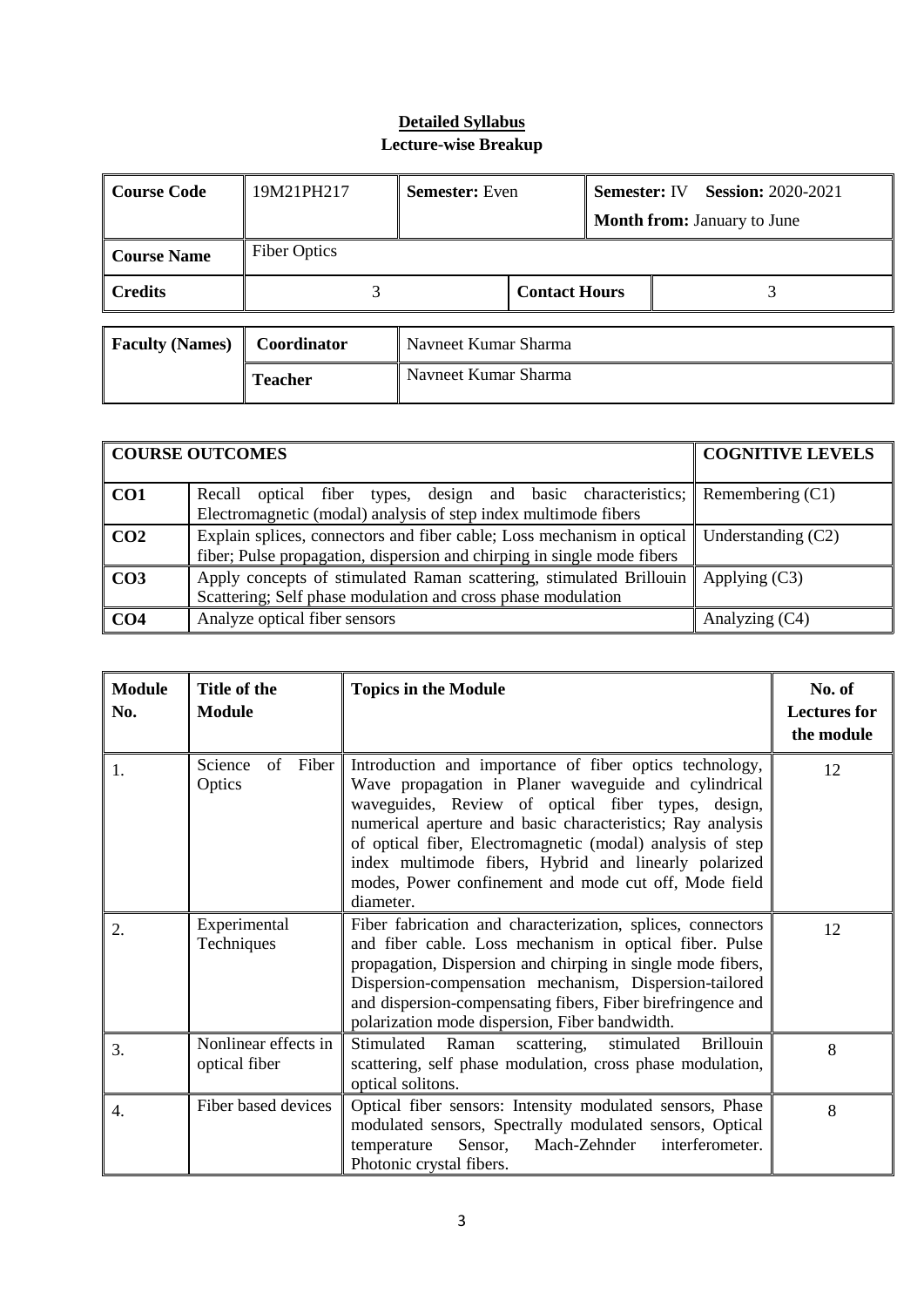|                            | <b>Total number of Lectures</b>                                 | 40 |
|----------------------------|-----------------------------------------------------------------|----|
| <b>Evaluation Criteria</b> |                                                                 |    |
| <b>Components</b>          | <b>Maximum Marks</b>                                            |    |
| T <sub>1</sub>             | 20                                                              |    |
| T <sub>2</sub>             | 20                                                              |    |
| End Semester Examination   | 35                                                              |    |
| TA                         | 25 [2 Quiz (7 M), Attendance (7 M) and A mini-project and class |    |
|                            | performance (6 M) and class performance (5M)]                   |    |
| <b>Total</b>               | 100                                                             |    |

| <b>Recommended Reading material:</b> Author(s), Title, Edition, Publisher, Year of Publication etc. (Text books,<br>Reference Books, Journals, Reports, Websites etc. in the IEEE format) |                                                                                                         |  |  |  |  |  |  |
|-------------------------------------------------------------------------------------------------------------------------------------------------------------------------------------------|---------------------------------------------------------------------------------------------------------|--|--|--|--|--|--|
| 1.                                                                                                                                                                                        | An Introduction to Fiber Optics - A. K. Ghatak and K. Thyagarajan, Cambridge university Press.          |  |  |  |  |  |  |
| $\overline{2}$ .                                                                                                                                                                          | Fiber Optic Communication Systems - G. P. Agarwal, John Wiley Sons, 1997.                               |  |  |  |  |  |  |
| 3.                                                                                                                                                                                        | Optical Fiber Communications: principles and practice - John M. Senior, Pearson Education, 3rd edition. |  |  |  |  |  |  |
| 4.                                                                                                                                                                                        | Fiber Optics and Optoelectronics - R. P. Khare, Oxford University Press.                                |  |  |  |  |  |  |
|                                                                                                                                                                                           | Fundamentals of Photonics - B. E. A. Saleh and M. C. Teich, wiley, 2nd edition.                         |  |  |  |  |  |  |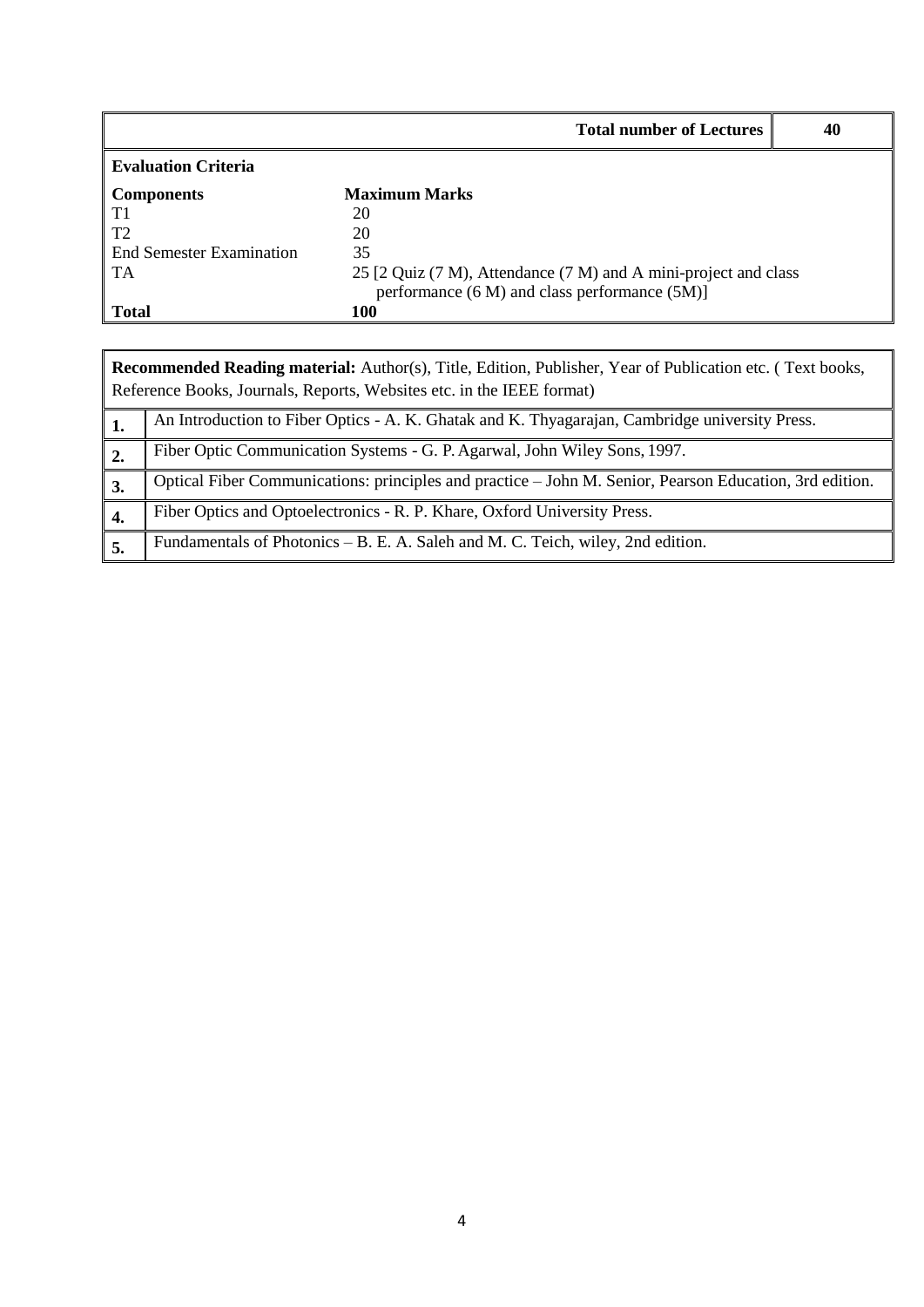| <b>Course Code</b>                                       |                                                                                                                                                                                                                                                                                                                                                                                                                                                                                                                                         | 20M22PH215                        |                 |                                                                                                                                                                                                                                                                                                     | <b>Semester: Odd</b>                                               |                                                           | Semester 4th Session 2020-21<br><b>Month from: Jan to June</b> |    |                    |                                             |
|----------------------------------------------------------|-----------------------------------------------------------------------------------------------------------------------------------------------------------------------------------------------------------------------------------------------------------------------------------------------------------------------------------------------------------------------------------------------------------------------------------------------------------------------------------------------------------------------------------------|-----------------------------------|-----------------|-----------------------------------------------------------------------------------------------------------------------------------------------------------------------------------------------------------------------------------------------------------------------------------------------------|--------------------------------------------------------------------|-----------------------------------------------------------|----------------------------------------------------------------|----|--------------------|---------------------------------------------|
| <b>Course Name</b><br><b>Introduction to Nanoscience</b> |                                                                                                                                                                                                                                                                                                                                                                                                                                                                                                                                         |                                   |                 |                                                                                                                                                                                                                                                                                                     |                                                                    |                                                           |                                                                |    |                    |                                             |
| <b>Credits</b>                                           |                                                                                                                                                                                                                                                                                                                                                                                                                                                                                                                                         |                                   |                 | $\mathbf{3}$                                                                                                                                                                                                                                                                                        |                                                                    | <b>Contact Hours</b>                                      |                                                                |    | 3                  |                                             |
|                                                          |                                                                                                                                                                                                                                                                                                                                                                                                                                                                                                                                         |                                   |                 |                                                                                                                                                                                                                                                                                                     |                                                                    |                                                           |                                                                |    |                    |                                             |
| <b>Faculty (Names)</b>                                   |                                                                                                                                                                                                                                                                                                                                                                                                                                                                                                                                         | Coordinator                       |                 |                                                                                                                                                                                                                                                                                                     |                                                                    |                                                           |                                                                |    |                    |                                             |
|                                                          |                                                                                                                                                                                                                                                                                                                                                                                                                                                                                                                                         | <b>Teacher</b>                    |                 |                                                                                                                                                                                                                                                                                                     |                                                                    |                                                           |                                                                |    |                    |                                             |
| <b>COURSE OUTCOMES</b>                                   |                                                                                                                                                                                                                                                                                                                                                                                                                                                                                                                                         |                                   |                 |                                                                                                                                                                                                                                                                                                     |                                                                    |                                                           |                                                                |    |                    | <b>COGNITIVE LEVELS</b>                     |
| CO1                                                      |                                                                                                                                                                                                                                                                                                                                                                                                                                                                                                                                         |                                   |                 |                                                                                                                                                                                                                                                                                                     | Recall basics of nanoscience and nanomaterials                     |                                                           |                                                                |    | Remembering $(C1)$ |                                             |
| CO <sub>2</sub>                                          |                                                                                                                                                                                                                                                                                                                                                                                                                                                                                                                                         |                                   |                 |                                                                                                                                                                                                                                                                                                     | Explain various physical phenomena under the domain of nanoscience |                                                           |                                                                |    | Understanding (C2) |                                             |
| CO <sub>3</sub>                                          | nanoscience                                                                                                                                                                                                                                                                                                                                                                                                                                                                                                                             |                                   |                 |                                                                                                                                                                                                                                                                                                     | Apply the concept and principles to solve problems related to      |                                                           |                                                                |    | Applying $(C3)$    |                                             |
| CO <sub>4</sub>                                          |                                                                                                                                                                                                                                                                                                                                                                                                                                                                                                                                         | for application-oriented outcomes |                 |                                                                                                                                                                                                                                                                                                     | Analyze and examine the concepts of nanoscience and nanomaterials  |                                                           |                                                                |    | Analyzing (C4)     |                                             |
| <b>Module</b><br>No.                                     | Title of the<br><b>Module</b>                                                                                                                                                                                                                                                                                                                                                                                                                                                                                                           |                                   |                 |                                                                                                                                                                                                                                                                                                     | <b>Topics in the Module</b>                                        |                                                           |                                                                |    |                    | No. of<br><b>Lectures</b> for<br>the module |
| 1.                                                       | <b>Introduction to</b><br>nanoscience                                                                                                                                                                                                                                                                                                                                                                                                                                                                                                   |                                   |                 | Development of nanoscience and nanotechnology, naturally<br>nanomaterials,<br>Introduction<br>occurring<br>to<br>Quantum<br>Mechanics (with relevance to nanotechnology), Electron<br>confinement using Schrodinger wave equation, Particle<br>confinement in 1-D, 2-D, 3-D box, Density of states. |                                                                    |                                                           |                                                                |    | 6                  |                                             |
| 2.                                                       | Potential barrier and Particle tunneling; Its applications<br><b>Properties of</b><br>Classification of nanomaterials, Bulk to Nano, Surface to<br>nanomaterials<br>volume ratio, Surface states and energy (Reactivity and<br>Semiconducting<br>fluctuations),<br>nanoparticles<br>(optical)<br>properties), Metallic nanoparticles (surface plasmons),<br>Magnetic<br>nanoparticles<br>(superparamagnetism/nanomagnetism),<br>Mechanical<br>properties of nanomaterials, Chemical<br>Properties of<br>Nanomaterials (Reactivity etc.) |                                   |                 |                                                                                                                                                                                                                                                                                                     |                                                                    | 8                                                         |                                                                |    |                    |                                             |
| 3.                                                       | Synthesis<br>of I<br>nanomaterials                                                                                                                                                                                                                                                                                                                                                                                                                                                                                                      |                                   |                 | Top to Bottom approach and Vice Versa, Nucleation and<br>Growth, Physical Methods, Mechanical Methods (Ball<br>milling and Melt Method), Evaporative methods, CVD and<br>Sputtering, Epitaxial Growth, Chemical Methods (Sol Gel,<br>precipitation, Hydrothermal, Spray), Langmuir-Blodget          |                                                                    |                                                           |                                                                | 10 |                    |                                             |
| 4.                                                       | Method<br>Some<br>Carbon nanomaterials (Fullerenes, CNT and Graphene),<br>special<br>Nanomagnetism, Superconducting nanomaterials, Solar<br>nanomaterials<br>materials, Sensing Materials, High mobility and 2-D<br>electron gas materials, Metal- Organic Framework, Porous<br>Materials, Core-Shell Materials,                                                                                                                                                                                                                        |                                   |                 |                                                                                                                                                                                                                                                                                                     | 10<br>6                                                            |                                                           |                                                                |    |                    |                                             |
| 5.                                                       |                                                                                                                                                                                                                                                                                                                                                                                                                                                                                                                                         | <b>Applications</b>               | of <sub>1</sub> |                                                                                                                                                                                                                                                                                                     |                                                                    | Energy Applications, Si-based solar cells, DSSC, Hydrogen |                                                                |    |                    |                                             |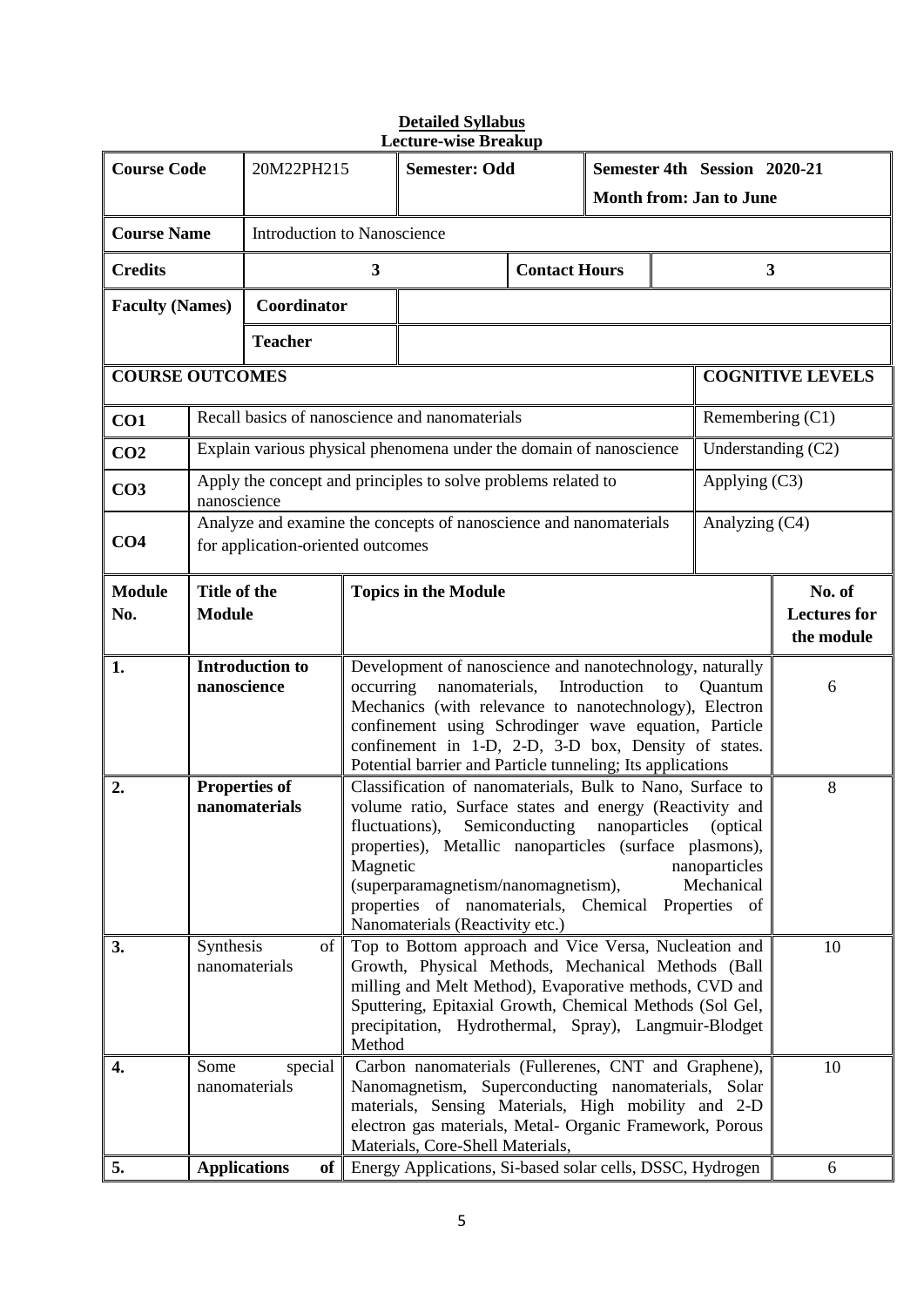|                                                                                                                                                                                           | nanomaterials                                                                                                            |                                                                                              |    |  |  |  |  |  |
|-------------------------------------------------------------------------------------------------------------------------------------------------------------------------------------------|--------------------------------------------------------------------------------------------------------------------------|----------------------------------------------------------------------------------------------|----|--|--|--|--|--|
|                                                                                                                                                                                           |                                                                                                                          | others                                                                                       |    |  |  |  |  |  |
|                                                                                                                                                                                           |                                                                                                                          | <b>Total number of Lectures</b>                                                              | 40 |  |  |  |  |  |
|                                                                                                                                                                                           | <b>Evaluation Criteria</b>                                                                                               |                                                                                              |    |  |  |  |  |  |
|                                                                                                                                                                                           | <b>Components</b>                                                                                                        | <b>Maximum Marks</b>                                                                         |    |  |  |  |  |  |
| T1                                                                                                                                                                                        |                                                                                                                          | 20                                                                                           |    |  |  |  |  |  |
| T <sub>2</sub>                                                                                                                                                                            |                                                                                                                          | 20                                                                                           |    |  |  |  |  |  |
|                                                                                                                                                                                           | <b>End Semester Examination</b>                                                                                          | 35                                                                                           |    |  |  |  |  |  |
| <b>TA</b>                                                                                                                                                                                 |                                                                                                                          | 25 [2 Quiz (7 M), Attendance (7 M) and A mini-project and class                              |    |  |  |  |  |  |
|                                                                                                                                                                                           |                                                                                                                          | performance (6 M) and class performance (5M)]                                                |    |  |  |  |  |  |
| <b>Total</b>                                                                                                                                                                              |                                                                                                                          | 100                                                                                          |    |  |  |  |  |  |
| <b>Recommended Reading material:</b> Author(s), Title, Edition, Publisher, Year of Publication etc. (Text books,<br>Reference Books, Journals, Reports, Websites etc. in the IEEE format) |                                                                                                                          |                                                                                              |    |  |  |  |  |  |
| 1.                                                                                                                                                                                        | Nanostructures and nanomaterials: synthesis properties and application, Guozhong Cao, Imperial college<br>press, London. |                                                                                              |    |  |  |  |  |  |
| 2.                                                                                                                                                                                        |                                                                                                                          | Introduction to nanotechnology, Charles Poole et al J John Wiley & Sons, Singapore.          |    |  |  |  |  |  |
| 3.                                                                                                                                                                                        |                                                                                                                          | Nanotechnology: Principles and Practises by Sulbha Kulkarni 3 <sup>rd</sup> edition Springer |    |  |  |  |  |  |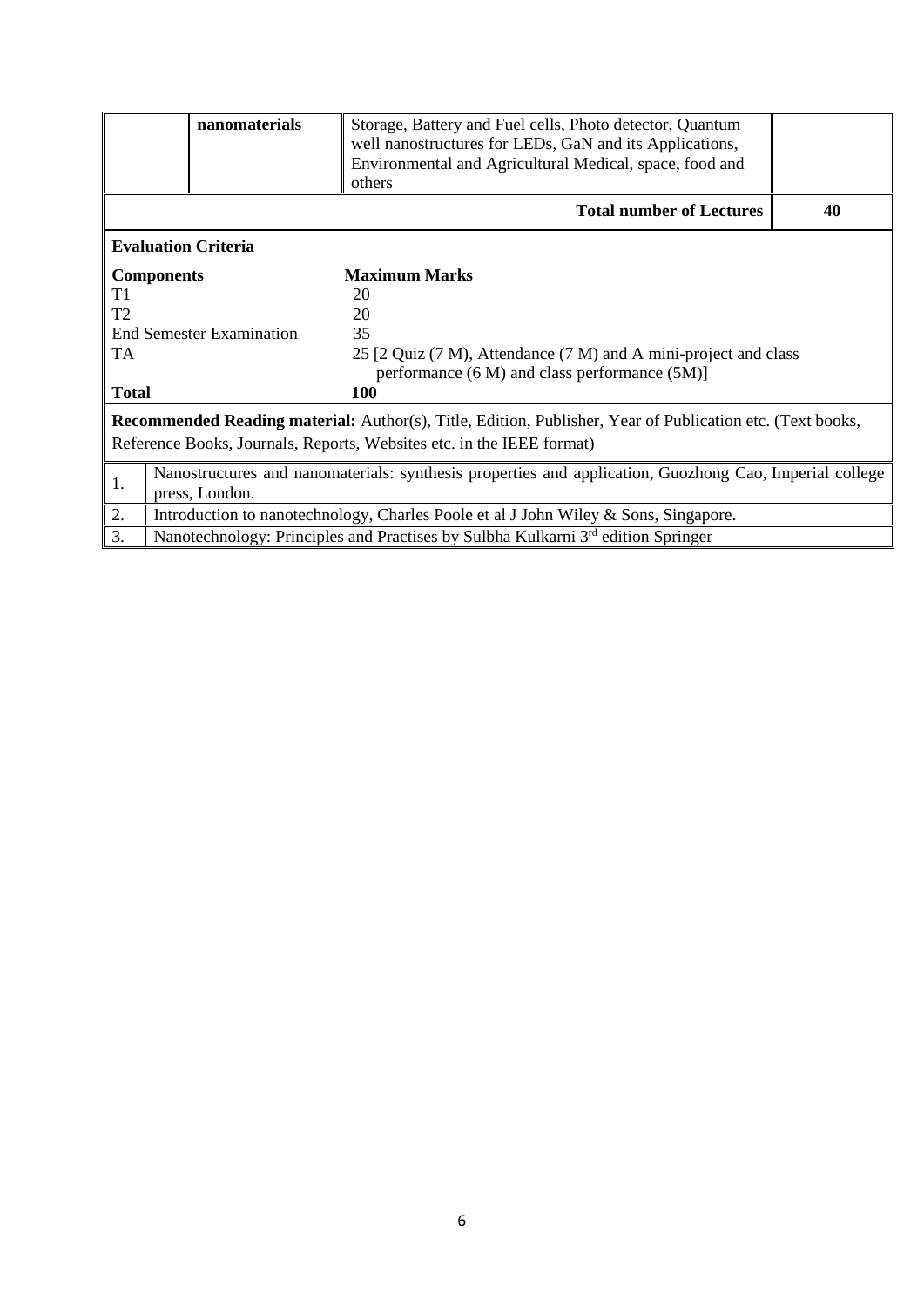| <b>Course Code</b>     |                                                                                                                                                                                                                                                                                                                                                                                                                                                                                                                                                                      | 20M22PH216                  |                                                                                       | <b>Semester: Even</b>                                                                                                                                                                                                                                                                                                                                    |                      | Semester IV Even Sem 2021<br><b>Month: January to June</b> |                                      |                                      |                                             |  |
|------------------------|----------------------------------------------------------------------------------------------------------------------------------------------------------------------------------------------------------------------------------------------------------------------------------------------------------------------------------------------------------------------------------------------------------------------------------------------------------------------------------------------------------------------------------------------------------------------|-----------------------------|---------------------------------------------------------------------------------------|----------------------------------------------------------------------------------------------------------------------------------------------------------------------------------------------------------------------------------------------------------------------------------------------------------------------------------------------------------|----------------------|------------------------------------------------------------|--------------------------------------|--------------------------------------|---------------------------------------------|--|
| <b>Course Name</b>     |                                                                                                                                                                                                                                                                                                                                                                                                                                                                                                                                                                      |                             |                                                                                       | Design and Fabrication of Solar Cells                                                                                                                                                                                                                                                                                                                    |                      |                                                            |                                      |                                      |                                             |  |
| <b>Credits</b>         |                                                                                                                                                                                                                                                                                                                                                                                                                                                                                                                                                                      |                             | 3                                                                                     |                                                                                                                                                                                                                                                                                                                                                          | <b>Contact Hours</b> |                                                            |                                      | 3                                    |                                             |  |
| <b>Faculty (Names)</b> |                                                                                                                                                                                                                                                                                                                                                                                                                                                                                                                                                                      | Coordinator(s)              |                                                                                       | Dr. B. C. Joshi                                                                                                                                                                                                                                                                                                                                          |                      |                                                            |                                      |                                      |                                             |  |
|                        |                                                                                                                                                                                                                                                                                                                                                                                                                                                                                                                                                                      | Teacher(s)                  |                                                                                       | Dr. B. C. Joshi,                                                                                                                                                                                                                                                                                                                                         |                      |                                                            |                                      |                                      |                                             |  |
| <b>COURSE OUTCOMES</b> |                                                                                                                                                                                                                                                                                                                                                                                                                                                                                                                                                                      |                             |                                                                                       |                                                                                                                                                                                                                                                                                                                                                          |                      |                                                            |                                      |                                      | <b>COGNITIVE LEVELS</b>                     |  |
| CO1                    |                                                                                                                                                                                                                                                                                                                                                                                                                                                                                                                                                                      |                             |                                                                                       | Classify the various type of renewable and non-renewable energy<br>resources and explain working of photovoltaic device.                                                                                                                                                                                                                                 |                      |                                                            | <b>Understand Level</b><br>(Level 2) |                                      |                                             |  |
| CO <sub>2</sub>        |                                                                                                                                                                                                                                                                                                                                                                                                                                                                                                                                                                      | photovoltaic devices.       |                                                                                       | Demonstrate the basic principles to design, model and fabricate                                                                                                                                                                                                                                                                                          |                      |                                                            |                                      | <b>Understand Level</b><br>(Level 2) |                                             |  |
| CO <sub>3</sub>        |                                                                                                                                                                                                                                                                                                                                                                                                                                                                                                                                                                      | various type of solar cells |                                                                                       | Identify challenges and apply strategies to optimize performance of                                                                                                                                                                                                                                                                                      |                      |                                                            |                                      | Apply Level<br>(Level 3)             |                                             |  |
| CO <sub>4</sub>        | module                                                                                                                                                                                                                                                                                                                                                                                                                                                                                                                                                               |                             |                                                                                       | Analyze Solar PV module, mismatch parameter and rating of PV                                                                                                                                                                                                                                                                                             |                      |                                                            |                                      | Analyze Level<br>(Level 4)           |                                             |  |
| CO <sub>5</sub>        |                                                                                                                                                                                                                                                                                                                                                                                                                                                                                                                                                                      | battery and AC and DC load  | Evaluate the performance of various stand-alone PV systems with                       |                                                                                                                                                                                                                                                                                                                                                          |                      |                                                            | <b>Evaluate Level</b><br>(Level 5)   |                                      |                                             |  |
| <b>Module</b><br>No.   | Title of the<br><b>Module</b>                                                                                                                                                                                                                                                                                                                                                                                                                                                                                                                                        |                             |                                                                                       | <b>Topics in the Module</b>                                                                                                                                                                                                                                                                                                                              |                      |                                                            |                                      |                                      | No. of<br><b>Lectures</b> for<br>the module |  |
| 1.                     | Review                                                                                                                                                                                                                                                                                                                                                                                                                                                                                                                                                               |                             | Energy issues, conventional energy sources, Renewable<br>energy sources, Solar Energy |                                                                                                                                                                                                                                                                                                                                                          |                      |                                                            |                                      | 02                                   |                                             |  |
| 2.                     | Solar cell<br>fundamentals                                                                                                                                                                                                                                                                                                                                                                                                                                                                                                                                           |                             |                                                                                       | Semiconductor<br>recombination, p-n junction diode, p-n junction under<br>illumination, Current-Voltage (I-V), open circuit voltage<br>$(V_{OC})$ , short circuit current $(I_{SC})$ Maximum power, current                                                                                                                                              | materials,           | carriers                                                   | generation                           | and                                  | 08                                          |  |
| 3.                     | and voltage and Efficiency, Quantum Efficiency<br>Upper limits of cell parameters, loses in solar cell, solar cell<br>design, design for high $I_{sc}$ , $V_{oc}$ , FF, Production of Si, Si<br>wafer based solar cell technology, thin film solar cell<br>Solar cell Design<br>technologies (CIGS, microcrystalline and polycrystalline Si<br>and Technologies<br>solar cells,<br>amorphous Si thin film solar cells),<br>multijunction solar cells, Emerging solar cell technologies:<br>organics solar cells, Dye-sensitized solar cell (DSC), GaAs<br>solar cell |                             |                                                                                       |                                                                                                                                                                                                                                                                                                                                                          |                      |                                                            | 12                                   |                                      |                                             |  |
| 4.                     | Fabrication of Si solar<br>cells:<br>Surface<br>preparation,<br>diffusion,<br>etching,<br>Fabrication<br>cleaning,<br>texturization,<br>oxide<br>and<br>characterization of<br>passivation, metal print, back contact print, firing/sintering,<br>solar cells<br>testing, Characterization: Solar Simulators and Quantum<br>Efficiency measurement                                                                                                                                                                                                                   |                             |                                                                                       |                                                                                                                                                                                                                                                                                                                                                          |                      | 10                                                         |                                      |                                      |                                             |  |
| 5.                     | Applications                                                                                                                                                                                                                                                                                                                                                                                                                                                                                                                                                         | Solar Photovoltaic          |                                                                                       | Solar Photovoltaic Modules, Series/parallel connection,<br>mismatch, bypass diode, Effect of temperature, Balance of<br>system- BOS (Inverters, Controllers, Wiring, Batteries),<br>Photovoltaic system, Standalone system, Grid connected<br>system, Hybrid system, Designing of PV system,<br>Estimating PV system size and cost, Photovoltaic safety. |                      |                                                            |                                      |                                      | 08                                          |  |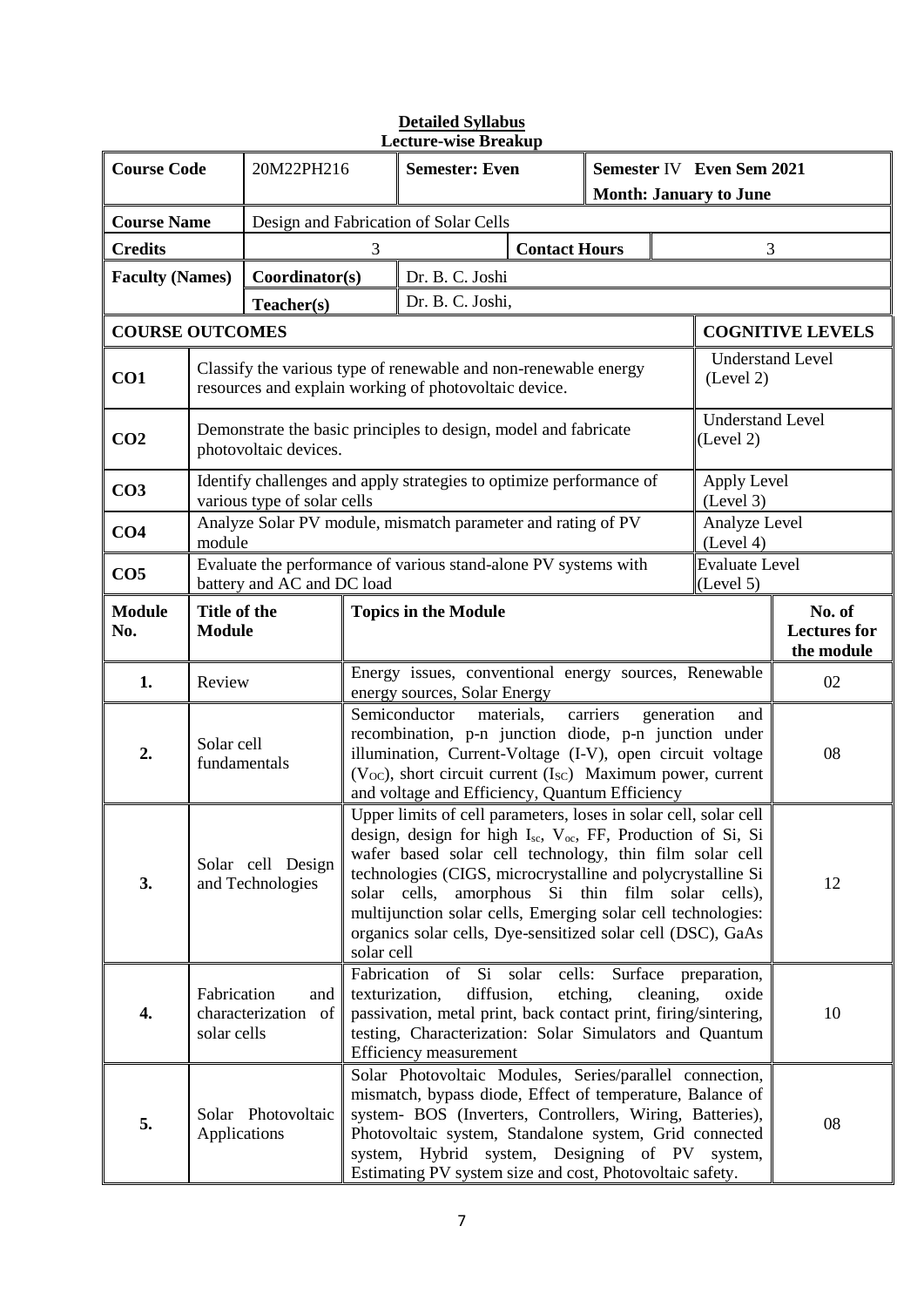|                          |                            | <b>Total number of Lectures</b>                                                                           | $\vert$ 40 |  |  |  |  |
|--------------------------|----------------------------|-----------------------------------------------------------------------------------------------------------|------------|--|--|--|--|
|                          | <b>Evaluation Criteria</b> |                                                                                                           |            |  |  |  |  |
|                          | <b>Components</b>          | <b>Maximum Marks</b>                                                                                      |            |  |  |  |  |
| T1                       |                            | 20                                                                                                        |            |  |  |  |  |
| T <sub>2</sub>           |                            | 20                                                                                                        |            |  |  |  |  |
| End Semester Examination |                            | 35                                                                                                        |            |  |  |  |  |
| TA                       |                            | 25 [2 Quiz (7 M), Attendance (7 M) and A mini-project and class                                           |            |  |  |  |  |
|                          |                            | performance $(6 M)$ and class performance $(5 M)$ ]                                                       |            |  |  |  |  |
| <b>Total</b>             |                            | 100                                                                                                       |            |  |  |  |  |
|                          |                            | Recommended Reading material: Author(s), Title, Edition, Publisher, Year of Publication etc. (Text books, |            |  |  |  |  |
|                          |                            | Reference Books, Journals, Reports, Websites etc. in the IEEE format)                                     |            |  |  |  |  |
| 1.                       |                            | Tom Markvart and Luis Castaner, "Solar Cells: Materials, Manufacture and Operations," Elsevier, 2006      |            |  |  |  |  |
| 2.                       |                            | Stuart R. Wenhem, Martin A. Green, M.E. Watt, "Applied Photovoltaics," Earthscan, 2007                    |            |  |  |  |  |
| 3.                       |                            | Jenny Nelson, "The Physics of Solar Cells" Imperial college press," Aatec publications, 1995.             |            |  |  |  |  |
| 4.                       |                            | C S Solanki, "Solar Photovoltaics: Fundamentals, Technologies and Applications", PHI, 2015                |            |  |  |  |  |
| 5.                       |                            | Richard J. Komp "Practical Photovoltaics: Electricity from Solar Cells", Aatec Publications, 1990         |            |  |  |  |  |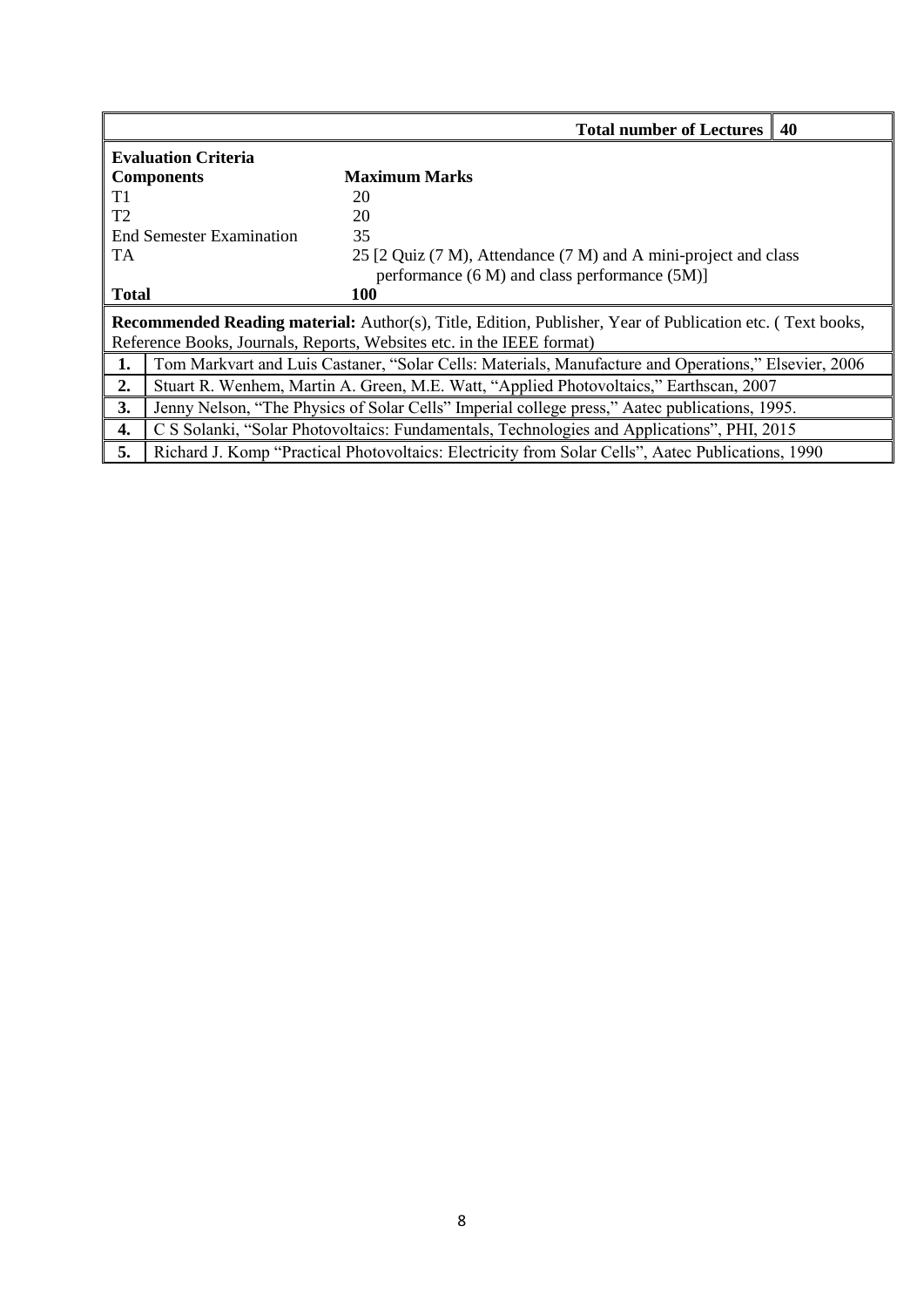| <b>Course Code</b>     |                                                                                                                                                                                                                                                                                                                                                                                                                                                                                                                                     | 20M22PH220                                                                                               |                         | <b>Semester: Even</b><br><b>Month from: Jan to June</b>                                                                     |                      | Semester: 4th Session 2021-22               |                |                         |                         |
|------------------------|-------------------------------------------------------------------------------------------------------------------------------------------------------------------------------------------------------------------------------------------------------------------------------------------------------------------------------------------------------------------------------------------------------------------------------------------------------------------------------------------------------------------------------------|----------------------------------------------------------------------------------------------------------|-------------------------|-----------------------------------------------------------------------------------------------------------------------------|----------------------|---------------------------------------------|----------------|-------------------------|-------------------------|
| <b>Course Name</b>     |                                                                                                                                                                                                                                                                                                                                                                                                                                                                                                                                     | <b>Optical and Quantum Computing</b>                                                                     |                         |                                                                                                                             |                      |                                             |                |                         |                         |
| <b>Credits</b>         |                                                                                                                                                                                                                                                                                                                                                                                                                                                                                                                                     |                                                                                                          | $\overline{\mathbf{3}}$ |                                                                                                                             | <b>Contact Hours</b> |                                             |                | $\overline{\mathbf{3}}$ |                         |
| <b>Faculty (Names)</b> |                                                                                                                                                                                                                                                                                                                                                                                                                                                                                                                                     | Coordinator                                                                                              |                         | Anirban Pathak                                                                                                              |                      |                                             |                |                         |                         |
|                        |                                                                                                                                                                                                                                                                                                                                                                                                                                                                                                                                     | <b>Teacher</b>                                                                                           |                         | Anirban Pathak                                                                                                              |                      |                                             |                |                         |                         |
| <b>COURSE OUTCOMES</b> |                                                                                                                                                                                                                                                                                                                                                                                                                                                                                                                                     |                                                                                                          |                         |                                                                                                                             |                      |                                             |                |                         | <b>COGNITIVE LEVELS</b> |
| CO1                    |                                                                                                                                                                                                                                                                                                                                                                                                                                                                                                                                     |                                                                                                          |                         | Recall basic physics and mathematics behind computation                                                                     |                      |                                             |                | Remembering (C1)        |                         |
| CO <sub>2</sub>        |                                                                                                                                                                                                                                                                                                                                                                                                                                                                                                                                     | Explain computation as a physical process                                                                |                         |                                                                                                                             |                      |                                             |                | Understanding $(C2)$    |                         |
| CO <sub>3</sub>        |                                                                                                                                                                                                                                                                                                                                                                                                                                                                                                                                     | perform computation tasks                                                                                |                         | Apply optical elements and laws of optics and quantum mechanics to                                                          |                      |                                             |                | Applying (C3)           |                         |
| CO <sub>4</sub>        |                                                                                                                                                                                                                                                                                                                                                                                                                                                                                                                                     | Analyze complex problems related to optical and quantum computing<br>using optical and quantum resources |                         |                                                                                                                             |                      |                                             | Analyzing (C4) |                         |                         |
| <b>Module</b><br>No.   |                                                                                                                                                                                                                                                                                                                                                                                                                                                                                                                                     | Title of the<br><b>Topics in the Module</b><br><b>Module</b>                                             |                         |                                                                                                                             |                      | No. of<br><b>Lectures for</b><br>the module |                |                         |                         |
| 1.                     | History of computation, status and future prospects; Basic<br><b>Introduction to</b><br>ideas of information theory and complexity classes;<br>computing<br>Shannon entropy; Information as a physical quantity and<br>physical world from the perspective of information theory;<br>bits and qubits; limitations of traditional semiconductor-<br>based computers and different alternative strategies with<br>specific attention to optical and quantum approaches to<br>computation; Basic Operation of Optics for Computing and |                                                                                                          |                         |                                                                                                                             |                      | 5                                           |                |                         |                         |
| 2.                     | the possible architectures of optical computers<br><b>Mathematical</b><br>Essential linear algebra; partial transpose; partial trace;<br>preliminaries<br>Gram-Schmidt procedure, etc.; discrete Fourier transform;<br>Fourier transform property of lens                                                                                                                                                                                                                                                                           |                                                                                                          |                         |                                                                                                                             |                      | 5                                           |                |                         |                         |
| 3.                     | Logical and arithmetic computation (including addition,<br><b>Optical computing</b><br>subtraction,<br>multiplication,<br>averaging,<br>vector-matrix<br>multiplication,<br>etc.) using photons; Digital optical<br>computing: devices used and basic ideas and applications<br>of polarization-encoded optical shadow-casting scheme;<br>Optical storage and switches; SLM and its applications in<br>optical computing                                                                                                            |                                                                                                          |                         |                                                                                                                             |                      | 10                                          |                |                         |                         |
| 4.                     | Quantum                                                                                                                                                                                                                                                                                                                                                                                                                                                                                                                             |                                                                                                          |                         | Non-locality<br>entanglement:<br>and<br>their<br>generation,<br>characterization and measures; linear and nonlinear optical |                      |                                             |                | 15                      |                         |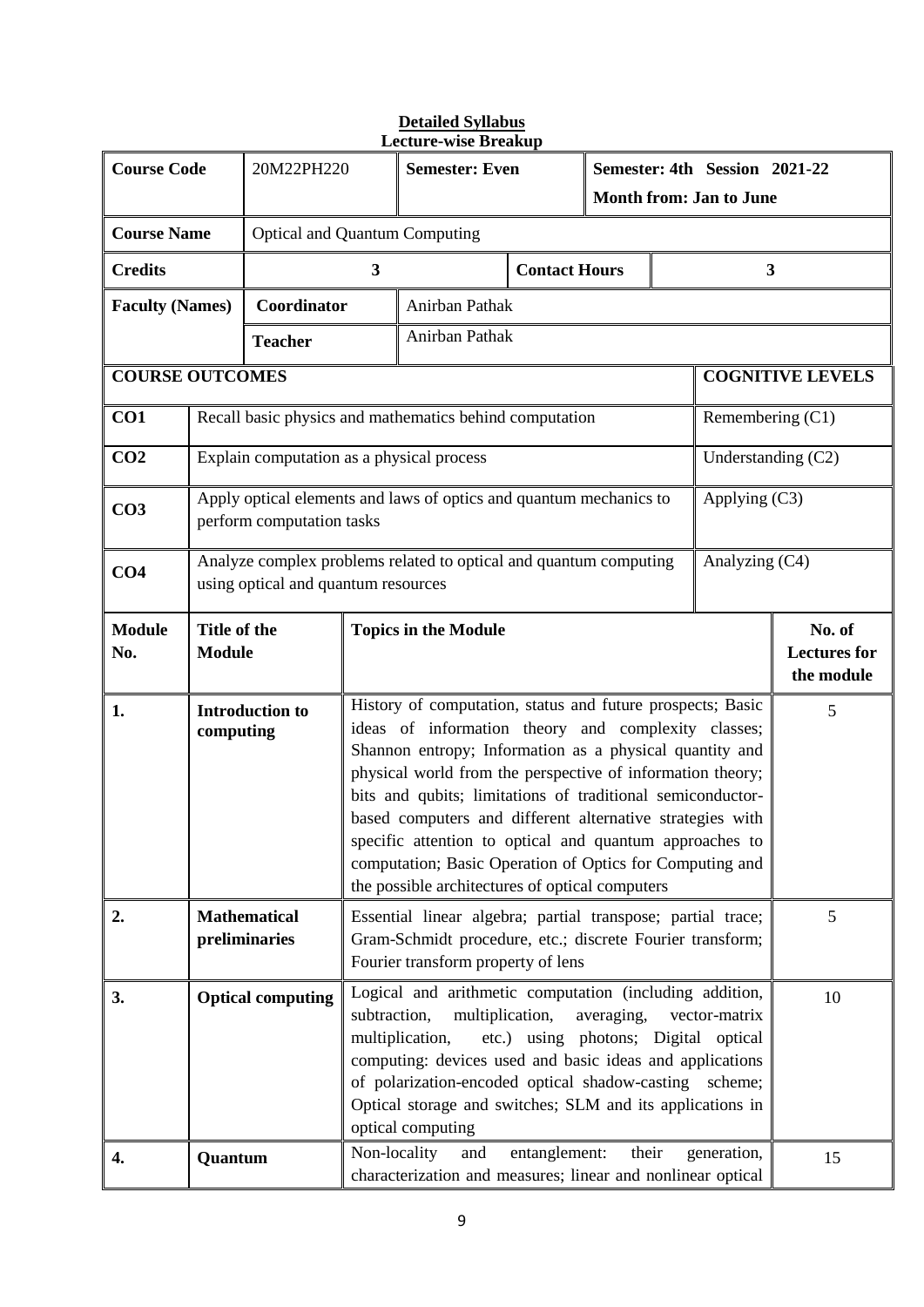|                                                                                                                                                                                                                                                                    | computation and<br>quantum<br>communication                                                                                         | components used in computing; quantum gates and circuits<br>and how to implement a quantum/classical gate using linear<br>and nonlinear optical devices; teleportation, superdense<br>coding, quantum algorithms; quantum cryptography; |    |  |  |
|--------------------------------------------------------------------------------------------------------------------------------------------------------------------------------------------------------------------------------------------------------------------|-------------------------------------------------------------------------------------------------------------------------------------|-----------------------------------------------------------------------------------------------------------------------------------------------------------------------------------------------------------------------------------------|----|--|--|
|                                                                                                                                                                                                                                                                    |                                                                                                                                     | quantum error correcting codes; practical quantum<br>computers (including quantum computers in cloud)                                                                                                                                   |    |  |  |
| 5.                                                                                                                                                                                                                                                                 | <b>Optical</b><br>realizations<br>and<br>challenges                                                                                 | Optical realization of classical and quantum computing<br>devices, KLM approach, present challenges and future<br>opportunities                                                                                                         | 5  |  |  |
|                                                                                                                                                                                                                                                                    |                                                                                                                                     | <b>Total number of Lectures</b>                                                                                                                                                                                                         | 40 |  |  |
|                                                                                                                                                                                                                                                                    | <b>Evaluation Criteria</b>                                                                                                          |                                                                                                                                                                                                                                         |    |  |  |
| <b>Maximum Marks</b><br><b>Components</b><br>T1<br>20<br>T2<br>20<br><b>End Semester Examination</b><br>35<br>25 [2 Quiz (7 M), Attendance (7 M) and A mini-project and class<br><b>TA</b><br>performance (6 M) and class performance (5M)]<br><b>Total</b><br>100 |                                                                                                                                     |                                                                                                                                                                                                                                         |    |  |  |
| Recommended Reading material: Author(s), Title, Edition, Publisher, Year of Publication etc. (Text books,<br>Reference Books, Journals, Reports, Websites etc. in the IEEE format)                                                                                 |                                                                                                                                     |                                                                                                                                                                                                                                         |    |  |  |
| 1.                                                                                                                                                                                                                                                                 | X Li, Z Shao, M Zhu, and J Yang, Fundamentals of Optical Computing Technology, Springer, Singapore<br>2018 ISBN 978-981-10-3847-1   |                                                                                                                                                                                                                                         |    |  |  |
| 2.                                                                                                                                                                                                                                                                 | P Kok and B W Lovett, Optical Quantum Information Processing, Cambridge University Press,<br>Cambridge, 2010 ISBN 978-0-521-51914-4 |                                                                                                                                                                                                                                         |    |  |  |
| 3.                                                                                                                                                                                                                                                                 | M A Karim and A A S Awwal, Optical Computing an Introduction, Wiley, Singapore, 2003                                                |                                                                                                                                                                                                                                         |    |  |  |
| 4.                                                                                                                                                                                                                                                                 | A Pathak, Elements of Quantum Computation and Quantum Communication, Boca Raton, CRC Press,<br>2015                                 |                                                                                                                                                                                                                                         |    |  |  |
| 5.                                                                                                                                                                                                                                                                 | M A Nielsen and I Chuang, Quantum computation and quantum information, Cambridge University Press,<br>Cambridge, 2010               |                                                                                                                                                                                                                                         |    |  |  |
| 6                                                                                                                                                                                                                                                                  | R P Feynman, Feynman's Lectures on Computing, CRC Press, Boca Raton, 2018                                                           |                                                                                                                                                                                                                                         |    |  |  |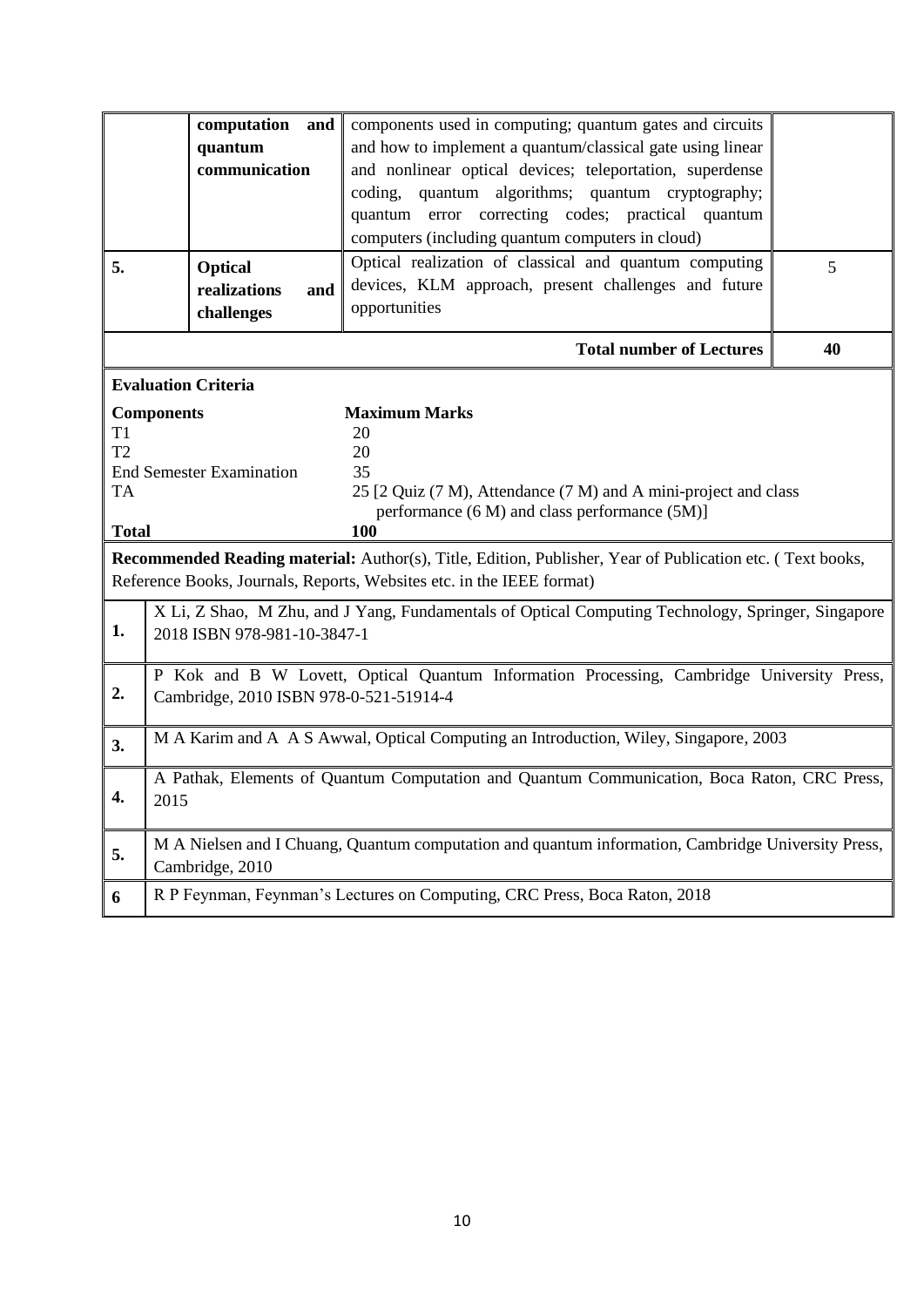# **Detailed Syllabus**

| <b>Course Code</b>                                                                                                                                                                        |                                                                                                                                                                                                                                                                                                                            | 19M27PH211                                                                                                                                                  | <b>Semester: EVEN</b>                                                         |                      | Semester: 4th Session: 2020-2021   |    |                                   |  |
|-------------------------------------------------------------------------------------------------------------------------------------------------------------------------------------------|----------------------------------------------------------------------------------------------------------------------------------------------------------------------------------------------------------------------------------------------------------------------------------------------------------------------------|-------------------------------------------------------------------------------------------------------------------------------------------------------------|-------------------------------------------------------------------------------|----------------------|------------------------------------|----|-----------------------------------|--|
|                                                                                                                                                                                           |                                                                                                                                                                                                                                                                                                                            |                                                                                                                                                             |                                                                               |                      | Month from: Jan to June            |    |                                   |  |
| <b>Course Name</b>                                                                                                                                                                        |                                                                                                                                                                                                                                                                                                                            | Dissertation                                                                                                                                                |                                                                               |                      |                                    |    |                                   |  |
| <b>Credits</b>                                                                                                                                                                            |                                                                                                                                                                                                                                                                                                                            | 10                                                                                                                                                          |                                                                               | <b>Contact Hours</b> |                                    | 20 |                                   |  |
| <b>Faculty</b><br>(Names)                                                                                                                                                                 |                                                                                                                                                                                                                                                                                                                            | Coordinator(s)                                                                                                                                              |                                                                               | Manoj Kumar          |                                    |    |                                   |  |
|                                                                                                                                                                                           |                                                                                                                                                                                                                                                                                                                            | Teacher(s)<br>(Alphabetically)                                                                                                                              | Anirban Pathak, Ashish Bhatnagar, Dinesh Tripathi, N K<br>Sharma, R K Dwivedi |                      |                                    |    |                                   |  |
| <b>COURSE OUTCOMES</b>                                                                                                                                                                    |                                                                                                                                                                                                                                                                                                                            |                                                                                                                                                             |                                                                               |                      |                                    |    | <b>COGNITIVE</b><br><b>LEVELS</b> |  |
| C <sub>250.1</sub>                                                                                                                                                                        | Review the contemporary scholarly literature, activities, and<br>Understanding<br>experimental<br>theoretical<br>(C2)<br>explore<br>and<br>tools/<br>techniques/software/hardware for hands-on in the respective project<br>area in various domain of theoretical and experimental condensed<br>matter and applied optics. |                                                                                                                                                             |                                                                               |                      |                                    |    |                                   |  |
| Acquire knowledge in the selected field of study. Analyze various<br>feasible methods/techniques of solving a problem to slot a<br>appropriate solution methodology<br>C <sub>250.2</sub> |                                                                                                                                                                                                                                                                                                                            |                                                                                                                                                             |                                                                               |                      | Analyzing and<br>Designing<br>(C4) |    |                                   |  |
| C <sub>250.3</sub>                                                                                                                                                                        |                                                                                                                                                                                                                                                                                                                            | Employ latest techniques and software tools to accomplish the<br>proposed objectives. Evaluate/validate obtained results based on<br>evidence and analysis. |                                                                               |                      |                                    |    | Evaluating<br>(C5)                |  |
| C <sub>250.4</sub>                                                                                                                                                                        | <b>Create Level</b><br>Demonstrate the technical report writing and oral communication<br>skills. Illustrate the significance of possible future developments in<br>(C6)<br>the selected field.                                                                                                                            |                                                                                                                                                             |                                                                               |                      |                                    |    |                                   |  |

| S.N.     | <b>Topics in module</b>                                                                                                                                                           |
|----------|-----------------------------------------------------------------------------------------------------------------------------------------------------------------------------------|
| Module 1 | Identification of the dissertation problem and literature review in the related field and<br>explore experimental and theoretical tools/techniques/software/hardware.             |
| Module 2 | Acquire knowledge and analyze various methods/techniques to be used in solving the<br>defined problem and find a suitable methodology.                                            |
| Module 3 | Utilize latest techniques/software/hardware tools to achieve the proposed objectives<br>and obtain results. Evaluation/analysis of the obtained results and their interpretation. |
| Module 4 | Compilation of the results and report writing with ethics (plagiarism less than 10%)<br>and presentation of the dissertation work.                                                |